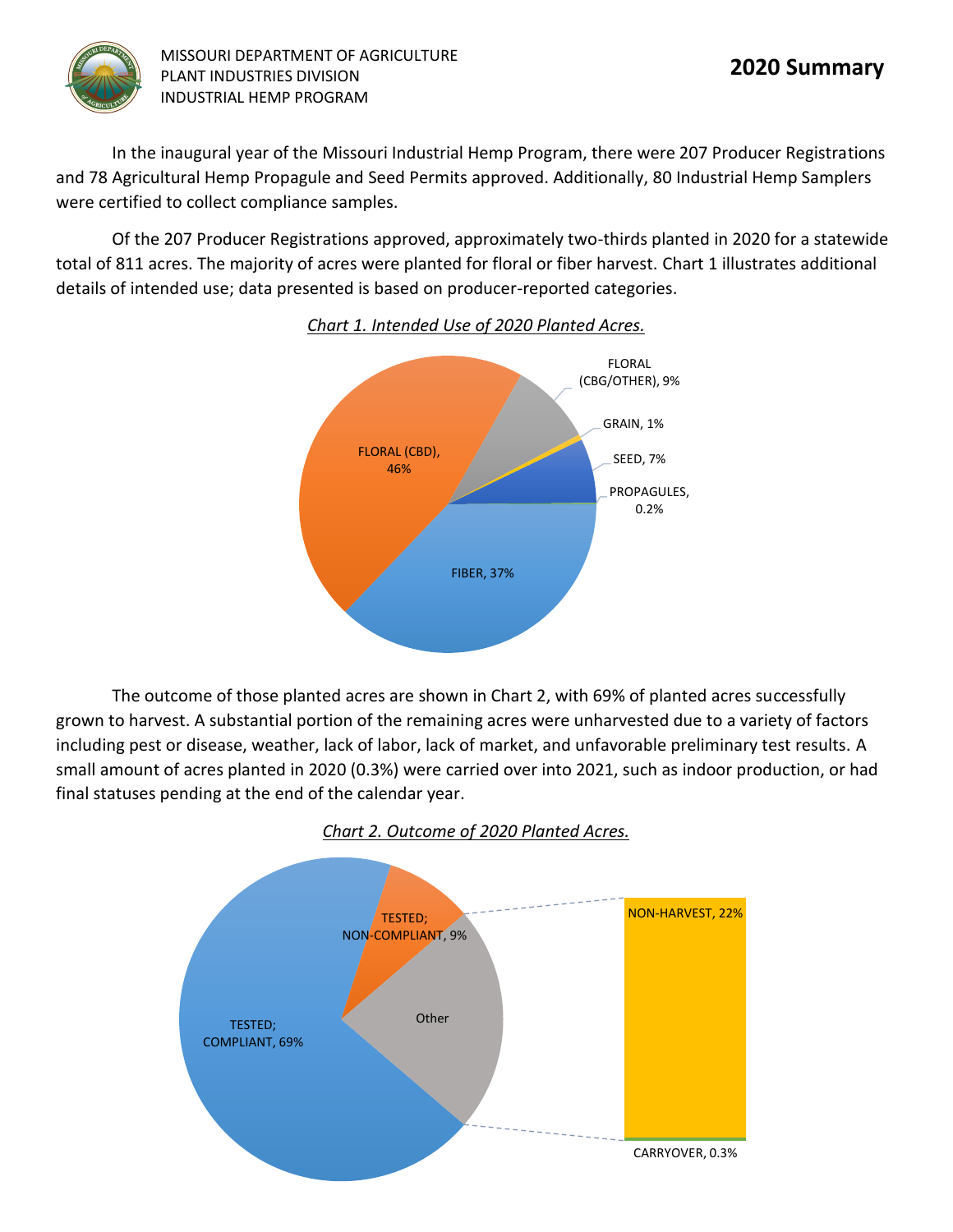

Additional county-by-county details for the 2020 production season are listed below in Table 1.

|--|

| *Less than 3   |                  | Number of  | Number of |
|----------------|------------------|------------|-----------|
|                | Planted<br>Acres | Registered | Certified |
|                |                  | Producers  | Samplers  |
| Adair          | $\ast$           | $\ast$     | $\ast$    |
| Andrew         | $\ast$           | $\ast$     | $\ast$    |
| Atchison       | $\ast$           | $\ast$     | $\ast$    |
| Audrain        | $\ast$           | $3 - 5$    | $\ast$    |
| Barry          | $\ast$           | $\ast$     | $\ast$    |
| Barton         | $\ast$           | $\ast$     | $\ast$    |
| <b>Bates</b>   | $10 - 25$        | $3 - 5$    | $\ast$    |
| Benton         | $\ast$           | $\ast$     | $\ast$    |
| Bollinger      | $\ast$           | $\ast$     | $\ast$    |
| Boone          | $\ast$           | $3 - 5$    | $>10$     |
| Buchanan       | $25 - 50$        | $\ast$     | $\ast$    |
| <b>Butler</b>  | $10 - 25$        | $3 - 5$    | $\ast$    |
| Caldwell       | $\ast$           | $\ast$     | $\ast$    |
| Callaway       | $\ast$           | $\ast$     | $\ast$    |
| Camden         | $\ast$           | $\ast$     | $\ast$    |
| Cape           | $25 - 50$        | $3 - 5$    | $\ast$    |
| Girardeau      |                  |            |           |
| Carroll        | $\ast$           | $\ast$     | $\ast$    |
| Carter         | $\ast$           | $\ast$     | $\ast$    |
| Cass           | $25 - 50$        | $>10$      | $\ast$    |
| Cedar          | $\ast$           | $\ast$     | $\ast$    |
| Chariton       | $5 - 10$         | $3 - 5$    | $\ast$    |
| Christian      | $5 - 10$         | $\ast$     | $\ast$    |
| Clark          | $\ast$           | $\ast$     | $\ast$    |
| Clay           | $3 - 5$          | $\ast$     | $5 - 10$  |
| Clinton        | $\ast$           | $\ast$     | *         |
| Cole           | *                | *          | $\ast$    |
| Cooper         | *                | $\ast$     | *         |
| Crawford       | *                | $\ast$     | $\ast$    |
| Dade           | *                | $\ast$     | $\ast$    |
| <b>Dallas</b>  | *                | $\ast$     | $\ast$    |
| <b>Daviess</b> | *                | $\ast$     | $\ast$    |
| DeKalb         | *                | $\ast$     | $\ast$    |
| Dent           | *                | $\ast$     | $\ast$    |
| Douglas        | $\ast$           | $\ast$     | $\ast$    |

|             | Planted<br>Acres | Number of<br>Registered<br>Producers | Number of<br>Certified<br>Samplers |
|-------------|------------------|--------------------------------------|------------------------------------|
| Dunklin     | $25 - 50$        | $5 - 10$                             | $\ast$                             |
| Franklin    | $10 - 25$        | $5 - 10$                             | $\ast$                             |
| Gasconade   | >50              | $3 - 5$                              | $\ast$                             |
| Gentry      | *                | $\ast$                               | $\ast$                             |
| Greene      | $5 - 10$         | $3 - 5$                              | $\ast$                             |
| Grundy      | $3 - 5$          | $\ast$                               | $\ast$                             |
| Harrison    | $10 - 25$        | $5 - 10$                             | $\ast$                             |
| Henry       | $\ast$           | $\ast$                               | *                                  |
| Hickory     | *                | $\ast$                               | *                                  |
| Holt        | $\ast$           | $\ast$                               | $\ast$                             |
| Howard      | $\ast$           | $\ast$                               | $\ast$                             |
| Howell      | >50              | $\ast$                               | $\ast$                             |
| Iron        | *                | $\ast$                               | $\ast$                             |
| Jackson     | *                | $5 - 10$                             | $5 - 10$                           |
| Jasper      | $5 - 10$         | $5 - 10$                             | *                                  |
| Jefferson   | *                | $5 - 10$                             | $\ast$                             |
| Johnson     | $\ast$           | $3 - 5$                              | $\ast$                             |
| Knox        | *                | $\ast$                               | $\ast$                             |
| Laclede     | $\ast$           | $\ast$                               | $\ast$                             |
| Lafayette   | $25 - 50$        | $5 - 10$                             | *                                  |
| Lawrence    | $5 - 10$         | $\ast$                               | $\ast$                             |
| Lewis       | $\ast$           | $\ast$                               | $\ast$                             |
| Lincoln     | $\ast$           | $\ast$                               | $\ast$                             |
| Linn        | $3 - 5$          | >10                                  | $3 - 5$                            |
| Livingston  | *                | $\ast$                               | $\ast$                             |
| Macon       | *                | $3 - 5$                              | *                                  |
| Madison     | *                | $\ast$                               | *                                  |
| Maries      | $\ast$           | *                                    | *                                  |
| Marion      | $\ast$           | $\ast$                               | $\ast$                             |
| McDonald    | *                | *                                    | *                                  |
| Mercer      | *                | $\ast$                               | *                                  |
| Miller      | *                | *                                    | *                                  |
| Mississippi | *                | $\ast$                               | $\ast$                             |
| Moniteau    | $5 - 10$         | *                                    | *                                  |
| Monroe      | *                | *                                    | $\ast$                             |